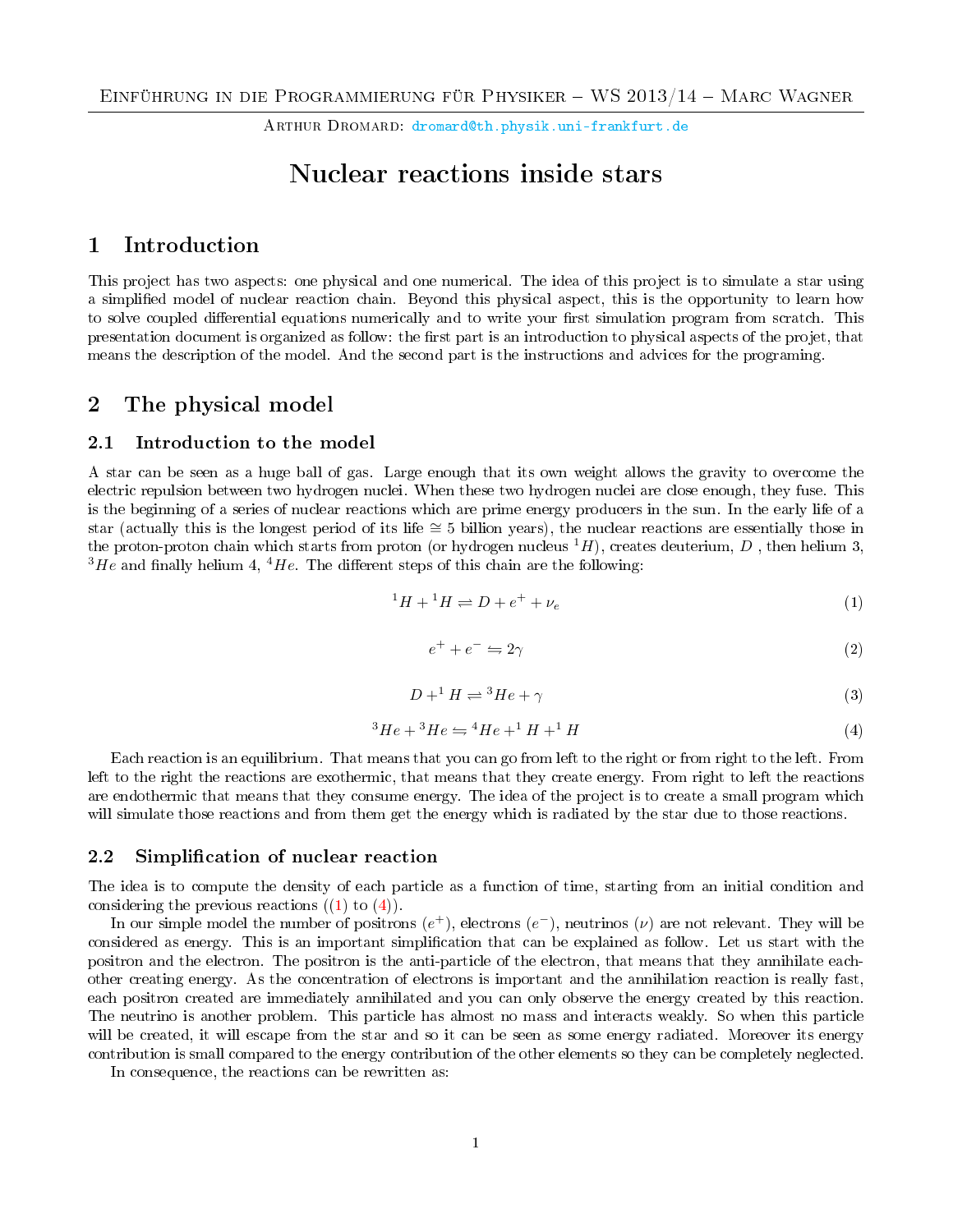$$
Reaction\ 1: {}^{1}H + {}^{1}H \xrightarrow{v_{1}} D + 1.44\ MeV
$$
\n
$$
Reaction\ 2: D + {}^{1}H \xrightarrow{v_{2}} {}^{3}He + 5.49\ MeV
$$
\n
$$
Reaction\ 3: He + {}^{3}He \xrightarrow{v_{3}} {}^{4}He + {}^{1}H + {}^{1}H + 12.86\ MeV
$$
\n
$$
(5)
$$

where  $v_i$  is the velocity of the reaction (this velocity depends essentially on the density of elements and on the temperature).

### 2.3 Equations of our model

Now that we have our reactions, we can express the variation of the number of nuclei with time using the previous reactions and their kinetics:

$$
\frac{dN_H(t)}{dt} = 2(v_{-1} - v_1) + v_{-2} - v_2 + 2(v_3 - v_{-3})
$$
\n
$$
\frac{dN_D(t)}{dt} = v_1 - v_{-1} + v_{-2} - v_2
$$
\n
$$
\frac{dN_{3H_e}(t)}{dt} = v_2 - v_{-2} + 2(v_{-3} - v_3)
$$
\n
$$
\frac{dN_{4H_e}(t)}{dt} = v_3 - v_{-3}
$$
\n(6)

As in our model, we suppose that all the energy is created by the proton-proton chain, the variation of energy can be expressed in the same way but this time we also have to take care about the energy lost by the black-body emission given by the Stefan-Bolzmann law, which is the last term of the following equation:

$$
\frac{dE(t)}{dt} = (v_1 - v_{-1}) * E1 + (v_2 - v_{-2}) * E2 + (v_3 - v_{-3}) * E3 - \sigma * S * T^4
$$
\n(7)

where E1 is the energy of the first reaction (1.44 MeV), E2 of the second (5.49 MeV), E3 of the third  $(12.86 \, MeV)$ ,  $\sigma$  is the Stefan-Bolzmann constant (Radiance of black body), S the surface and T the temperature.

In our simplified model, we can express the temperature as follow:

<span id="page-1-0"></span>
$$
T(t) = \frac{E(t)}{N_0 k_B} \quad \text{with} \quad N_0 = N_H(0) + N_D(0) + N_{^3He}(0) + N_{^4He}(0). \tag{8}
$$

We will also assume that our volume is fixed and can be represented as a perfect sphere. So the surface is

$$
S = (36\pi)^{\frac{1}{3}}V^{\frac{2}{3}}\tag{9}
$$

At this point, the only unknown element in our differential equations is the velocity of the equation: here we will work on two models, one really simple where the temperature dependence will be neglected and the second one more realistic where the temperature will be taken into account.

#### 2.3.1 Basic model for velocity

In fact, our two models will differ theoretically only by the expression of the velocity. For the basic one, we will consider only the concentration dependence of the velocity and neglected the temperature dependence. To explain our model the easiest way is to give an example.

Let us suppose that we have the following reaction:

$$
aA + bB \stackrel{v}{\rightarrow} C + D \tag{10}
$$

We are interested only in the reaction from left to right. Then in our model, the velocity  $v$  is equal to:

$$
v = k * [A]_t^a * [B]_t^b \tag{11}
$$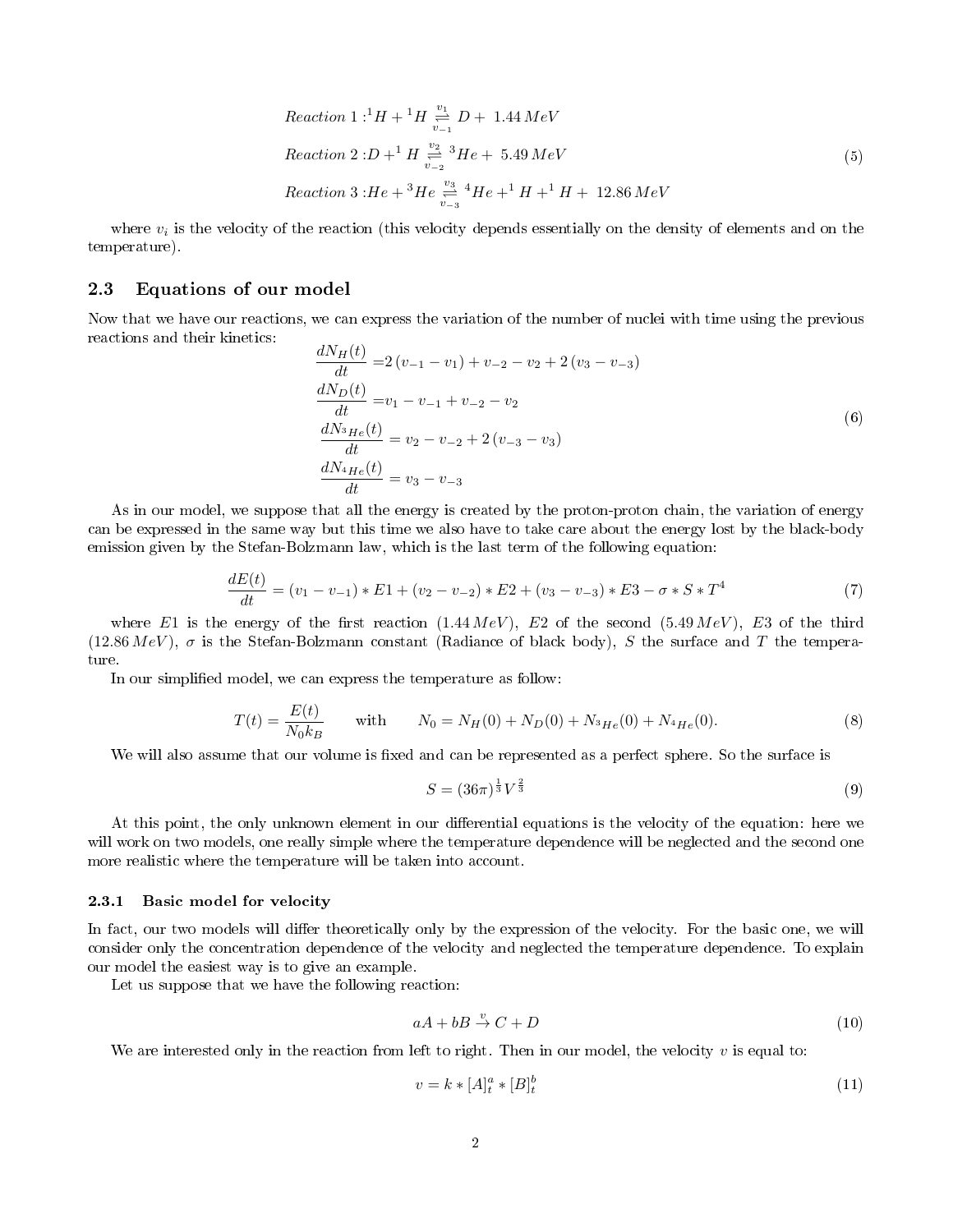where k is a constant and  $[A]_t$  means concentration of A  $(\frac{N_A(t)}{V})$  and the t subscript is there to remind us about the time dependence of the concentration.

So for our reactions, we get:

- 1.  $v_1(t) = k_1[H]_t^2$  and  $v_{-1}(t) = k_{-1}[D]_t$
- 2.  $v_2(t) = k_2[D]_t[H]_t$  and  $v_{-2}(t) = k_{-2}[{}^3He]_t$
- 3.  $v_3(t) = k_3[^3He]^2_t$  and  $v_{-3}(t) = k_{-3}[^4He]_t[H]^2_t$

#### 2.3.2 The advanced model for the velocity

For the second model, k is no more a constant and it depends on the temperature. For an exothermic reaction

$$
k(T(t)) = k(T_c) \times e^{(1 - \frac{T(t)}{T_c})}.
$$
\n(12)

And for an endothermic reaction:

$$
k(T(t)) = k(T_c) \times e^{(\frac{T(t)}{T_c} - 1)}.
$$
\n(13)

 $T(t)$  is the temperature and  $T_c$  the temperature for which we now the value of  $k(T_c)$ . You can link the temperature to the energy per particle by using the Boltzmann constant [\(8\)](#page-1-0).

So we get for our velocities:

1.  $v_1(t) = k_1(T_c)[H]_t^2 \times e^{(1 - \frac{T(t)}{T_c})}$  and  $v_{-1}(t) = k_{-1}[D]_t \times e^{(\frac{T(t)}{T_c} - 1)}$ 2.  $v_2(t) = k_2(T_c)[D]_t[H]_t \times e^{(1 - \frac{T(t)}{T_c})}$  and  $v_{-2}(t) = k_{-2}[{}^3He]_t \times e^{(\frac{T(t)}{T_c}-1)}$ 3.  $v_3(t) = k_3(T_c)[{}^3He]_t^2 \times e^{(1-\frac{T(t)}{T_c})}$  and  $v_{-3}(t) = k_{-3}[{}^4He]_t[H]_t^2 \times e^{(\frac{T(t)}{T_c}-1)}$ 

In this model, the reaction velocity will be influenced by the energy density of the star.

# 3 The code

#### 3.1 Introduction

The goal of the code to be implemented is to solve numerically the coupled equations seen in the previous section in order to study their solutions and the properties of the simulated star (Temperature, energy radiated, life time, ...). The program should be able to:

- 1. Read a file of parameters and physical values.
- 2. Solve the basic model using Euler method.
- 3. Solve the other model using Euler and Midpoint method

Moreover a gnuplot script should be written to plot the results.

### 3.2 Inputs values and lecture of a parameter file

As all simulation programs: you have two kind of inputs: physical inputs and numerical inputs. The physical entries correspond to the values of your physical quantities that are necessary to solve the equations. In our case they correspond to:

- 1. initial concentration of all the nuclei
- 2. initial energy
- 3. volume of the star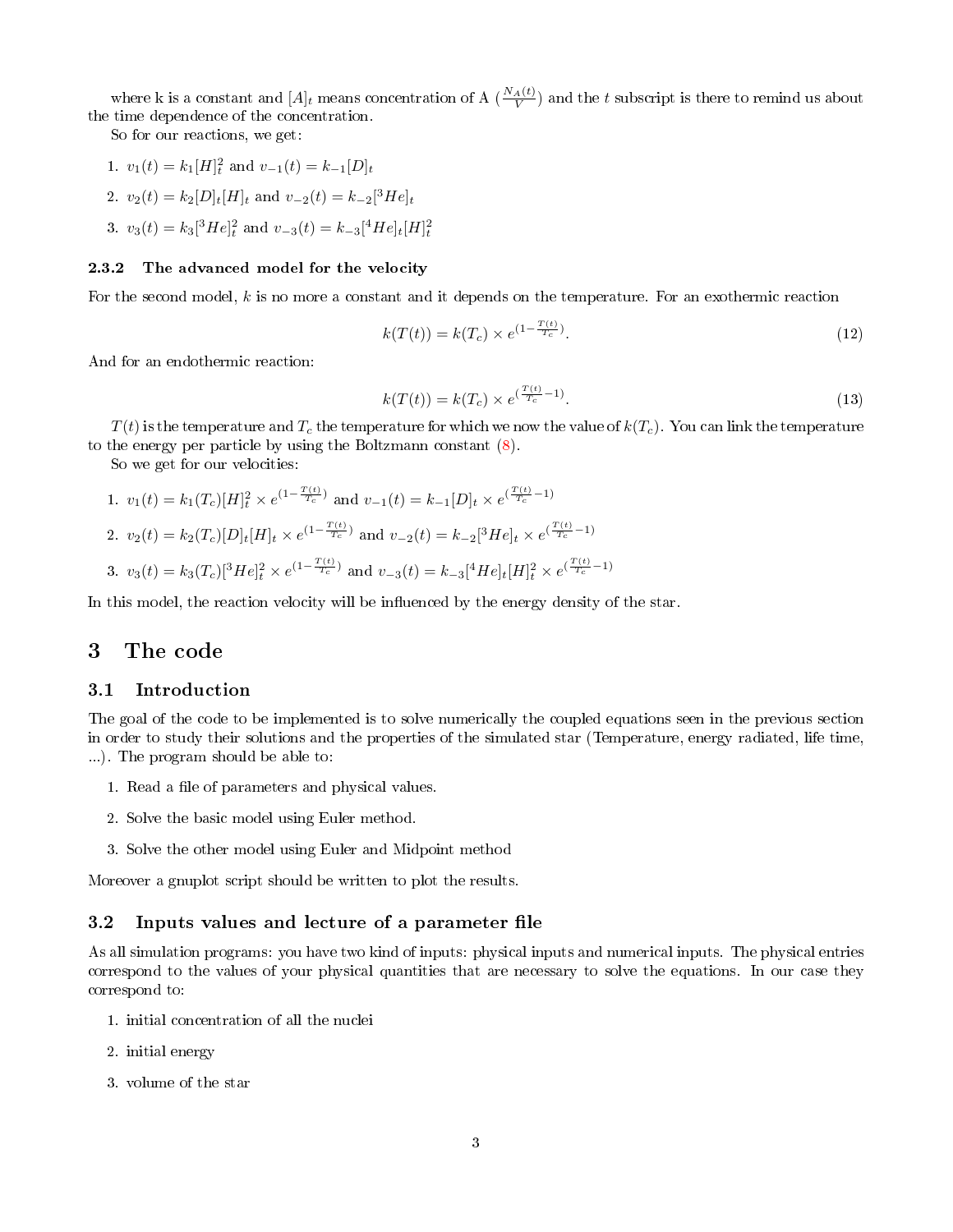- 4. value of k or value of  $k(T_c)$
- 5. value of  $T_c$ .

Moreover, the program needs extra parameters (numerical inputs) to work. In our case this is:

- 1. the step-size for the time
- 2. the different options.

In order to make an user friendly program: it should read the data from a file in which the user has only to give the value of the parameters.

To write such function, I suggest you to use "scanf" to look for a specific chain of characters that is just before the value. Then using once again "scanf" to read the value. An example of parameter file is given at the end.

In this example, to read the value of the volume, you just have to look for "Volume\_of\_star\_in\_km^3" and you know that the next thing you read is the value  $1.412e + 18$ .

### 3.3 C function to solve equations

The C function to solve equations has to be written with two methods: Euler method and Midpoint method (Runge-Kutta 2nd order). There is some excellent Wikipedia articles on those two methods<sup>[1](#page-3-0)</sup>, please refer to them. Concerning your program, the user should be able to choose between the basic model or the advanced one. For the basic model, the user should be allowed to choose between the Euler method and the Midpoint method.

You also have to provide a way to stop the program if the solution become unphysical (negative energy, negative concentration of nucleus, ...).

All our functions to solve equations should have as imputs:

- 1. The values of the different k
- 2. The initial values of the concentrations of nuclei
- 3. The initial value of the energy
- 4. The surface value
- 5. The step size value.
- 6. For the advance model: the critical temperature.

example:

```
void midpoint_resolution_ad ( double k[] , double Initial_Concentration [] , double Initial_E , double S,
double step_size, double Tc);
```
### 3.4 Results and gnuplot script

It should exist in your program a printing function. The printing function is a simple function which will print the results in a way that it could be used directly in gnuplot. The external gnuplot script should plot directly the quantity of interest in 4 plots:

- 1. Hydrogen concentration
- 2. All the others concentrations
- 3. The energy emitted
- 4. The temperature

<span id="page-3-0"></span><sup>1</sup>[http://en.wikipedia.org/wiki/Euler\\_method,](http://en.wikipedia.org/wiki/Euler_method) [http://en.wikipedia.org/wiki/Midpoint\\_method](http://en.wikipedia.org/wiki/Midpoint_method)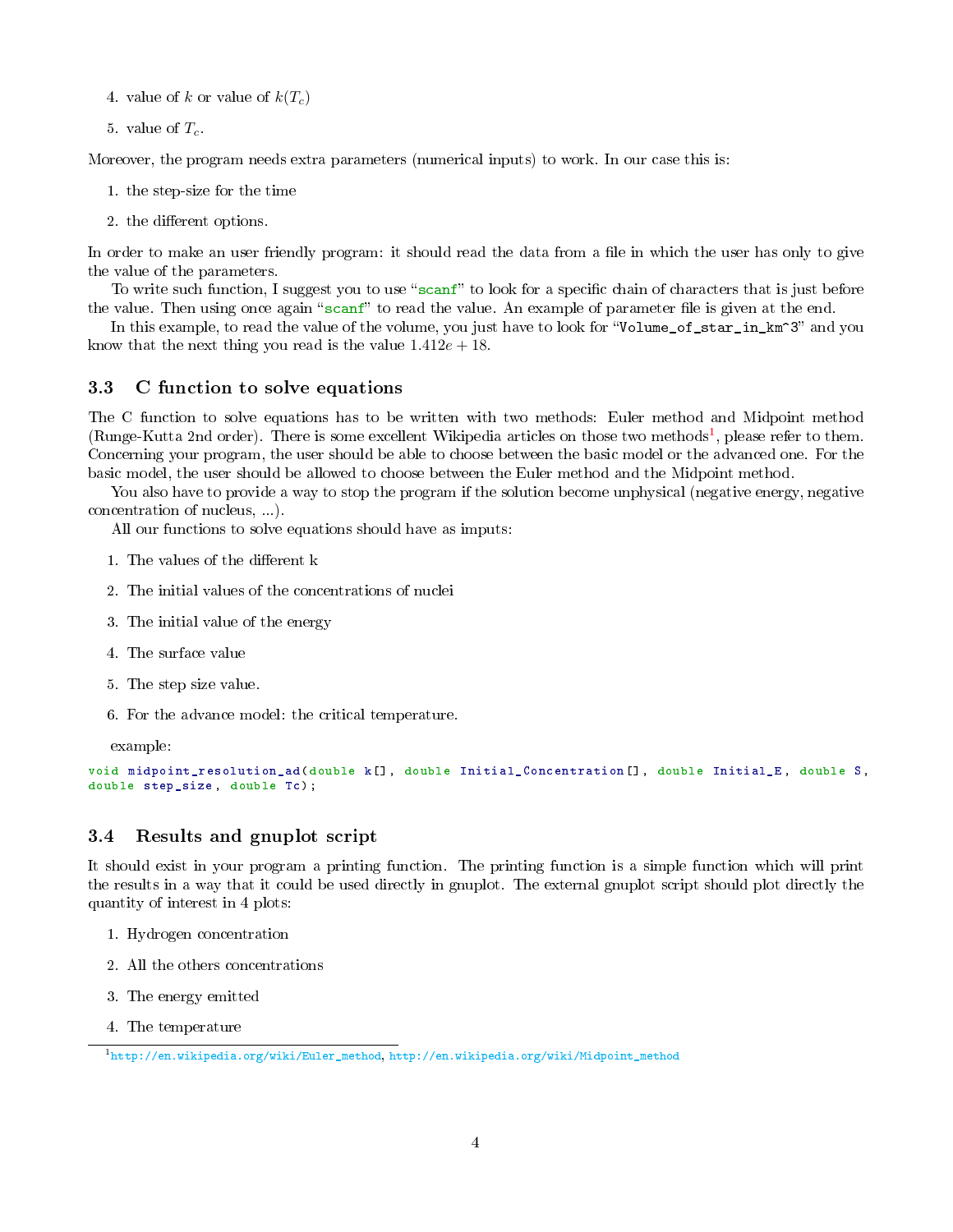As example, your result file could looks like:

```
\# Result for Euler Method
#
# t [H] [D] [3He] [4He] dE Energy T
0 1.000000 0.000000 0.000000 0.000000 0.000000 0.000000 0.001792
1 0.999800 0.000100 0.000000 0.000000 0.000150 0.000010 0.001891
```
An example of plot is given at the end.

## 3.5 Difficulties

The main difficulties in the project are not really the programing of the algorithm but they are more related to deal with physical values. Here you will be confronted with huge numbers as the size of the star, its energy or the age of the star but also really small numbers as the velocity of the reaction. This kind of problems appears quite often in numerics and you should find an intelligent way to solve it.

#### 3.6 Numerical values

Most of the numerical values can be found on Wikipedia. The ones which are missing are the values for the different k. You can play with those values, to see the impact of those factors on our model. Nevertheless to have an idea of the physical value of those parameters, here is some example:

$$
k_1 = k_1(T_c) = 9.8 \times 10^{-10} \AA^3.ky^{-1}
$$
  
\n
$$
k_2 = k_2(T_c) = 1.5 \times 10^{-4} \AA^3.ky^{-1}
$$
  
\n
$$
k_3 = k_3(T_c) = 1.1 \times 10^{-6} \AA^3.ky^{-1}
$$
  
\n
$$
k_{-1} = k_{-1}(T_c) = k_1 \times e^{(-E_1)}ky^{-1}
$$
  
\n
$$
k_{-2} = k_{-2}(T_c) = k_2 \times e^{(-E_2)}ky^{-1}
$$
  
\n
$$
k_{-3} = k_{-3}(T_c) = k_3 \times e^{(-E_3)} \AA^6.ky^{-1}
$$
  
\n(14)

where  $\AA$  is an angstrom and ky is for kiloyears (10<sup>3</sup> years). And  $T_c$  the critical temperature is:

$$
T_c = 3.10^6 K \tag{15}
$$

#### 3.7 Example of parameter file

YOUR FILE:

```
Physical_Value:
=========
```
Volume\_of\_star\_in\_km^3  $1.412e + 18$ 

```
Initiate concentration in angstrom<sup>3</sup>
Hydrogen
1.0e + 00Deuterium
00e+00Helium_3
00e+00Helium_4
00e+00
```
Initiate\_energy\_in\_Mev